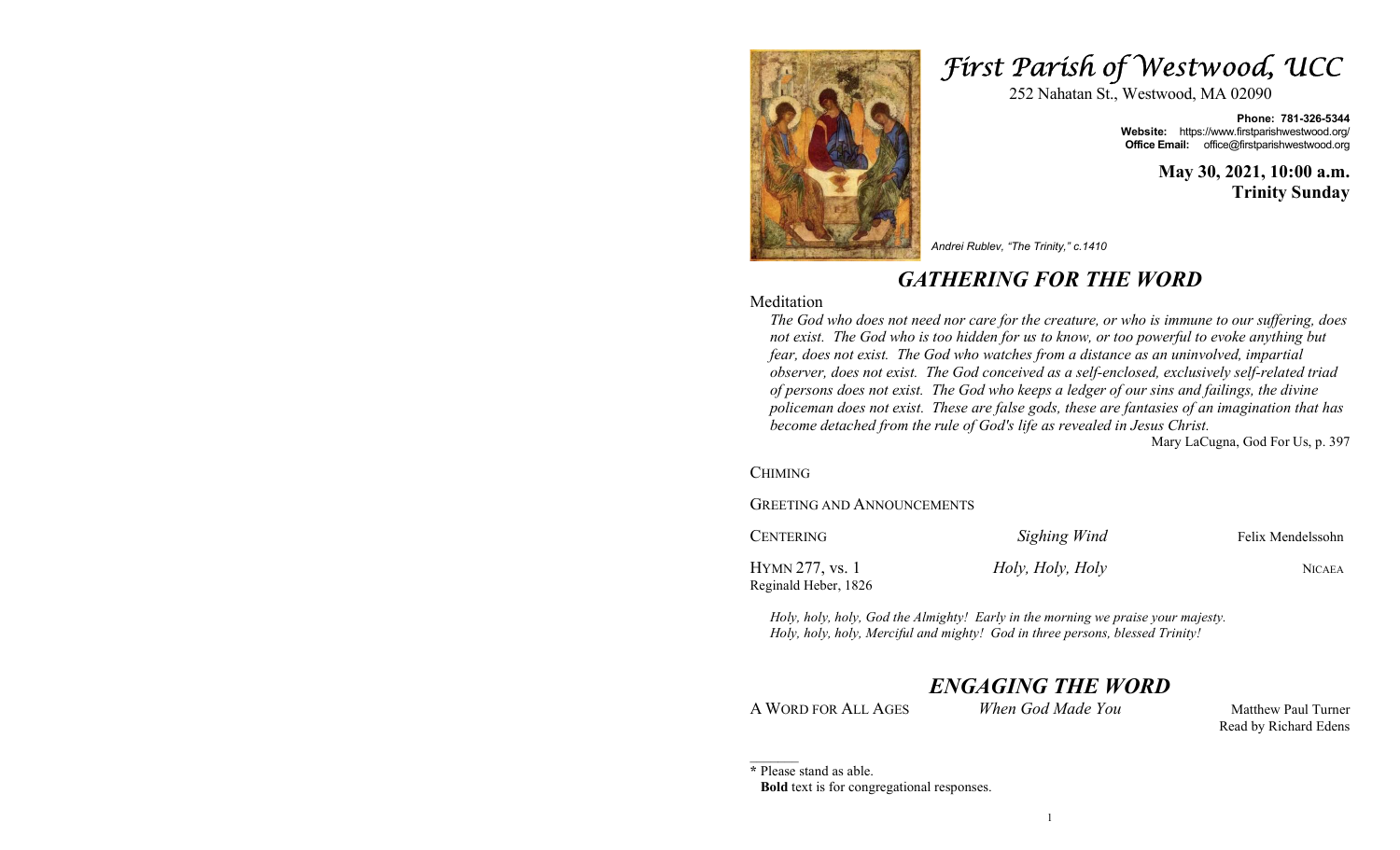#### LESSON John 3:1-10, 16-17, NRSV

In this passage, we are told of a **Father** who gives birth, a **Spirit** that blows freely, and a **Son** who rescues us from captivity to sin and death. We are given good news of God creating new life, sustaining us in times of challenge and redeeming us from bondage.

Now there was a Pharisee named Nicodemus, a leader of the Jews. He came to Jesus by night and said to him, "Rabbi, we know that you are a teacher who has come from God; for no one can do these signs that you do apart from the presence of God." Jesus answered him, "Very truly, I tell you, no one can see the kingdom of God without being born from above." Nicodemus said to him, "How can anyone be born after having grown old? Can one enter a second time into the mother's womb and be born?" Jesus answered, "Very truly, I tell you, no one can enter the kingdom of God without being born of water and Spirit. What is born of the flesh is flesh, and what is born of the Spirit is spirit. Do not be astonished that I said to you, 'You must be born from above.' The wind blows where it chooses, and you hear the sound of it, but you do not know where it comes from or where it goes. So it is with everyone who is born of the Spirit." Nicodemus said to him, "How can these things be?" Jesus answered him, "Are you a teacher of Israel, and yet you do not understand these things? Very truly, I tell you, we speak of what we know and testify to what we have seen; yet you do not receive our testimony.

For God so loved the world that he gave his only Son, so that everyone who believes in him may not perish but may have eternal life. Indeed, God did not send the Son into the world to condemn the world, but in order that the world might be saved through him."

MESSAGE Rev. Richard Edens

SHARING OF JOYS AND CONCERNS PASTORAL PRAYER AND LORD'S PRAYER

ANTHEM We Come to You for Healing, Lord Ruth Elaine Schram First Parish Choir

## RESPONDING TO THE WORD

OFFERING OURSELVES TO GOD AND TO ONE ANOTHER Call to the Offering

Offertory Day by Day Coscar Ahnfelt

Doxology

\* Dedication of the Offering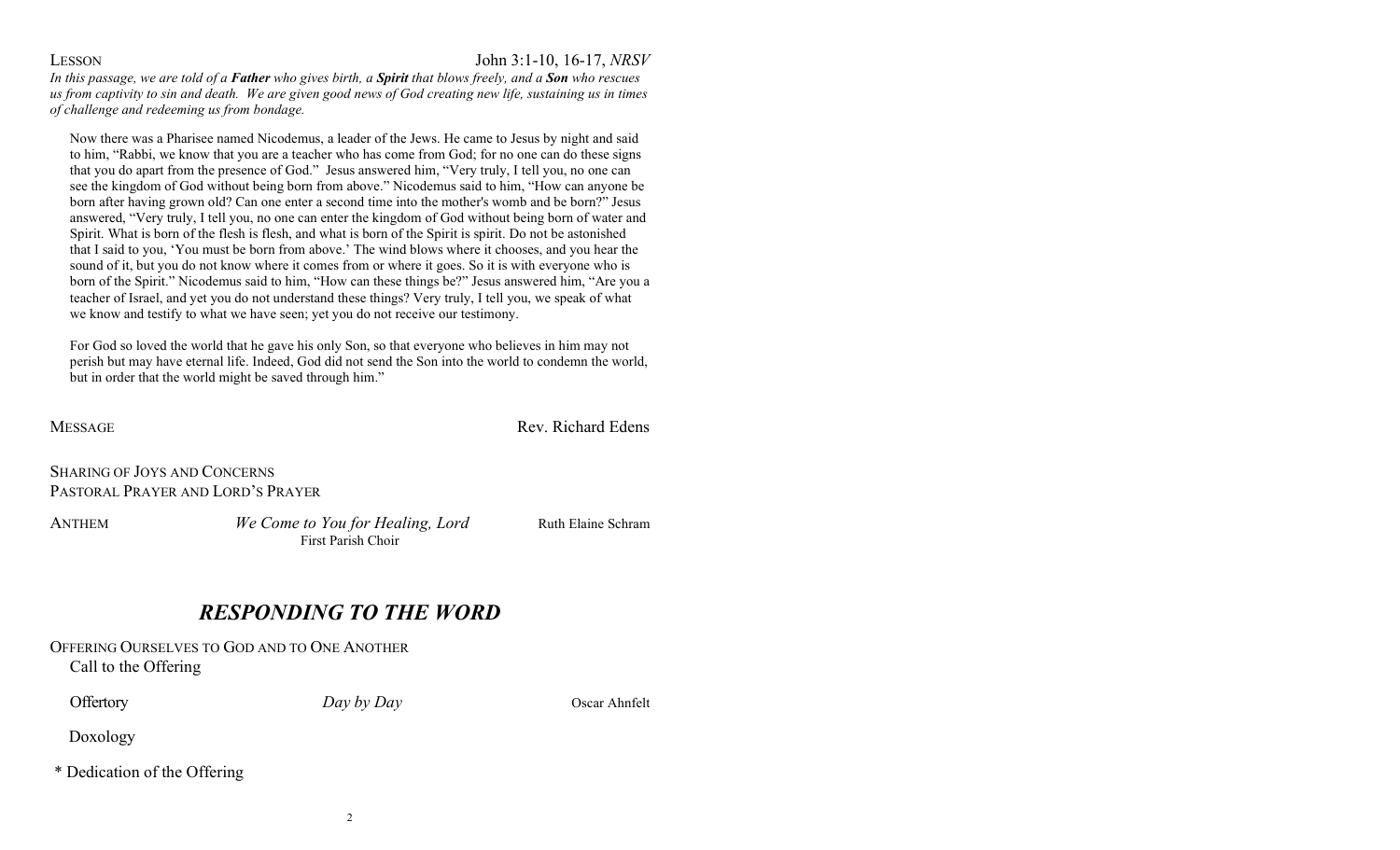## GOING WITH THE WORD

Mary Louise Bringle, 2000

HYMN The Play of the Godhead PERICHORESIS

This relatively new hymn gives life to the theological term perichoresis, a mutual, encompassing interaction, sometimes called "the threefold dance of the Trinity." Stanza two notes various "natural analogies" for the Trinity (steam / water / ice; root / shoot / fruit) which were esteemed in the early church. We have printed all three verses and have asked the choir to sing the first verse for you.

> The play of the Godhead, the Trinity's dance, embraces the earth in a sacred romance: with God the Creator, and Christ the true Son, entwined with Spirit, a web daily spun in spangles of mystery, the great Three-in-One.

The warm mists of summer, cool waters that flow, turn crystal as ice when the wintry winds blow. The taproot that nurtures, the shoot growing free, the life-giving fruit, full and ripe on the tree: more mystic and wondrous, the great One-in-Three.

In God's gracious image of co-equal parts, we gather as dancers, uniting our hearts. Men, women, and children, and all living things, we join in the round of bright nature that rings with rapture and rhythm: creation now sings!

#### **BENEDICTION**

POSTLUDE *In the Garden* C. Austin Miles

## . . . . .

#### Church Staff Rev. Dr. Jill Edens, Interim Pastor Rev. Richard Edens, Interim Pastor Dr. Sarah Tocco, Director of Music Margery Eramo, Faith Community Nurse Meg Kara, Church Administrator Denis Wholey, Sexton